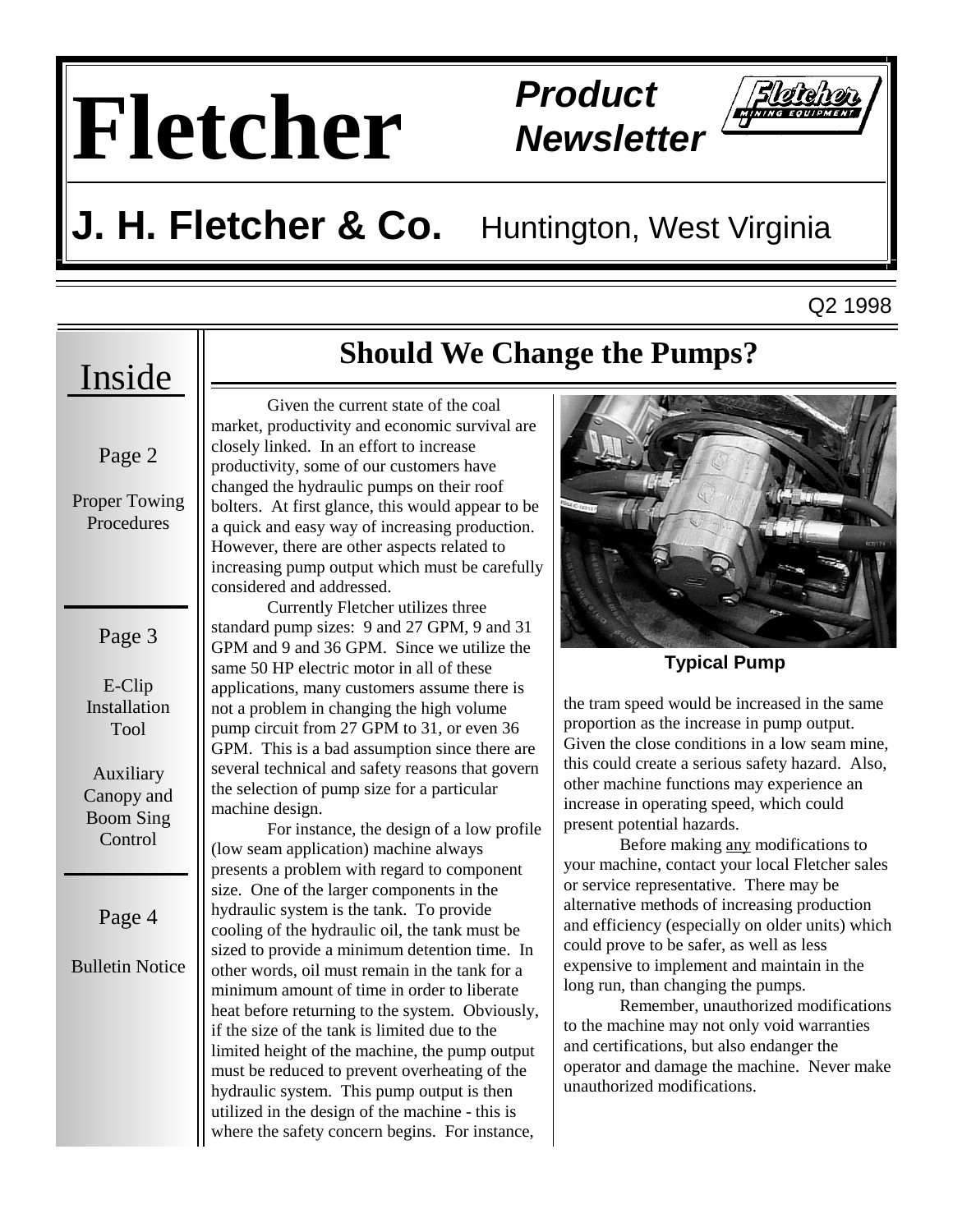### **Proper Towing Procedures**

 Sometimes it becomes necessary to tow a roof bolter. To avoid injury and damage to the machine, proper towing procedures should be followed. Several methods are available and as always you should consult your Fletcher representative for the best method for your machine.

 No matter which towing method is used, the first step should be to block the wheels and firmly attach the bolter to the towing vehicle. This will keep the machine from rolling once the wheels are free.

 The first towing method is to break the final drive tram chains.

 The second method requires you to defeat the brakes by using the brake release washers supplied with the machine. Also, the motion control

valves need to be defeated by replacing the cartridges with blank cartridges. Before doing this, make sure to actuate the tram handles (power off) in both directions to relieve any residual pressure in the tram system.

 The third method utilizes an optional towing package. Using a hand pump the brakes are pressurized causing them to release. Then, a set of diversion valves are actuated to provide a loop for the tram motor hydraulic oil allowing the wheels to roll.

 When using any of these methods, the recommended maximum towing speed is 1**.**5 mph. There are variations on towing packages and towing methods so it is always advisable to talk with your Fletcher representative before towing a bolter to find out the best method.



**Hand Pump** 



**Diversion Valve**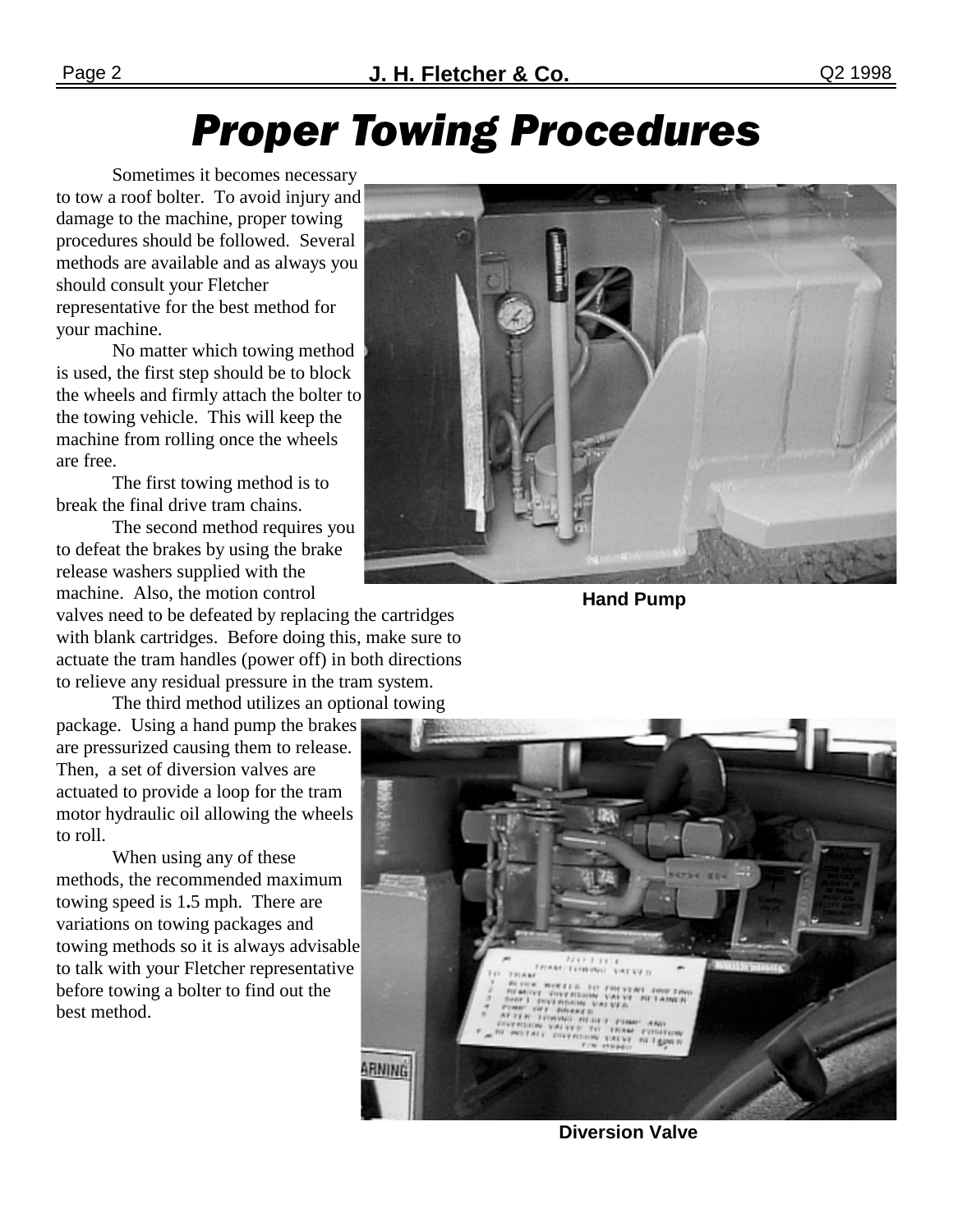In late 1993 J. H. Fletcher & Co. changed the

handle retention components from a cotter key retainer to an E clip (part number 124035) retainer system. The E clip has provided a



consistent method to secure the handle arrangement to the valve section. Recently, some of our customers have requested that we sell the tool that is used to install E Clips. If you are using the standard handle arrangement and are using E clips, purchasing this tool could reduce the time it takes to reinstall missing clips and make installation easier.

To order the tool from J. H. Fletcher & Co. please call our service department and request part number 151301.





Tool for Installing E Clip



 On May 27, 1994 MSHA wrote a program policy letter (P94-V-3) that clarifies MSHA policy regarding cabs and canopies over certain roof bolting machine controls. In the letter MSHA had determined that certain controls on roof bolting machines are not subject to the requirement of 30CFR 75.1710 1(a). Controls that position and set the Automated Temporary Roof Support (ATRS) system (including "inch tram" controls) are not required to be located under a canopy support. Now, according to this letter, controls that position the drill station canopy, such as canopy raise, canopy lower, boom swing levers, etc., are not required to be located under a canopy provided these controls are located on the machine in such a manner that they are operable from under supported roof.

 J. H. Fletcher & Co. can now provide the BOOM SWING and CANOPY function on the rear of the boom on a straight boom arm feed style roof drill to facilitate setting the canopy position. This system (Part Number 293421 for left hand boom and 293422 for right hand boom), installed as shown in the drawing below, provides the operator the advantage of swinging the boom and raising the canopy before he goes to the drill control station to begin bolting. At this control location there is a diversion valve which must be actuated before the auxiliary boom swing and driller canopy controls can be operated. An emergency stop switch is also provided at the auxiliary controls station.

 This system has the greatest advantage on straight boom dual head roof drills that are working in heights of 50" or less. It may allow the effective use of canopy protection not possible before the policy clarification.

 J. H. Fletcher & Co. believes that those companies that want the advantage of positioning the canopy before the operator positions himself under the canopy should evaluate their need for this system.

 For further information on the MSHA program policy letter or questions concerning this kit, please call the Risk Management Department.